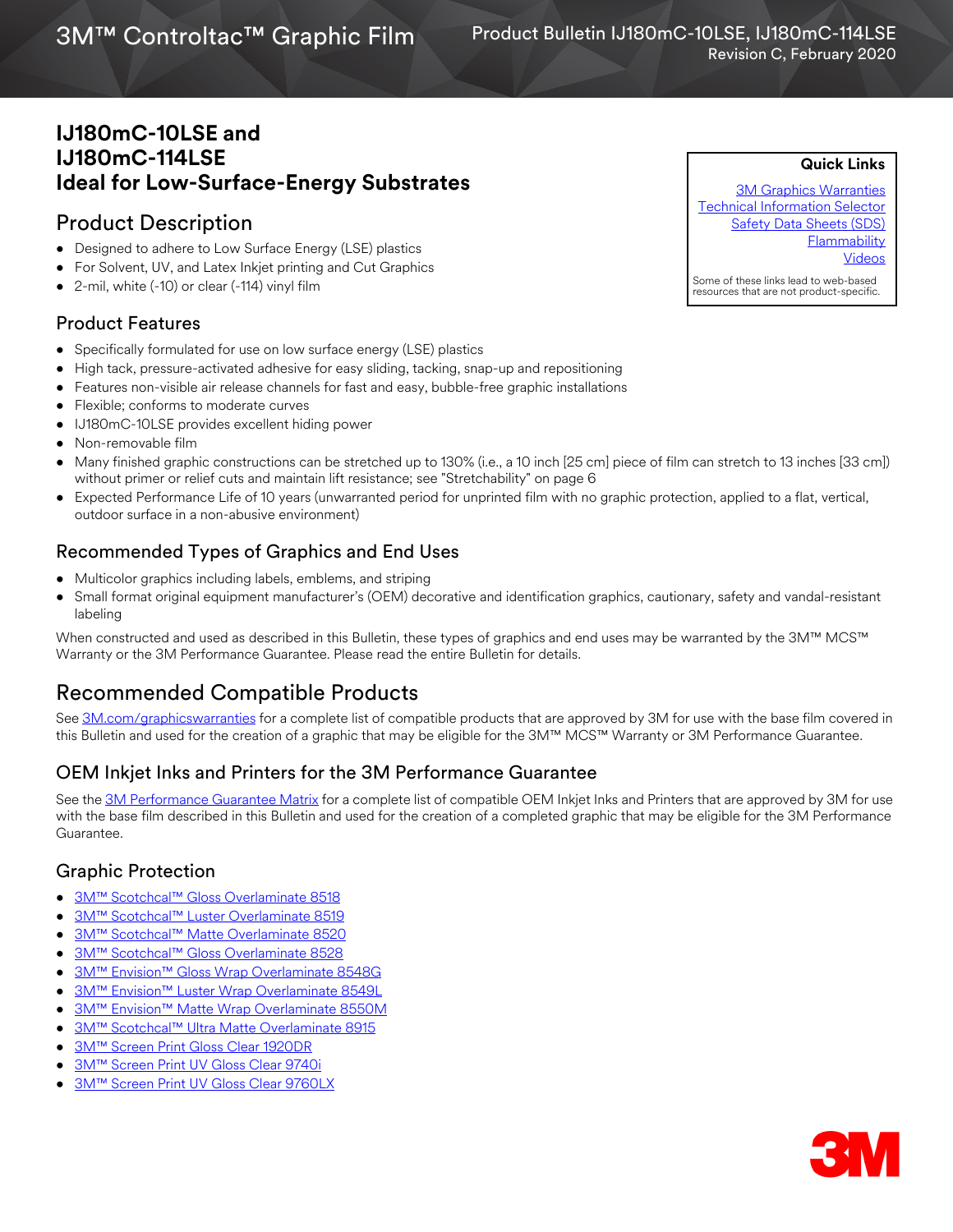### Application Tapes

See [3M Instruction Bulletin AT-1](http://multimedia.3m.com/mws/media/1032943O/instruction-bulletin-at-1-application-tables.pdf) to determine what application tape is recommended for the film or finished graphic.

### Other Products

- [3M™ Edge Sealer 3950](http://multimedia.3m.com/mws/media/114158O/edge-sealer-3950-4150s-and-edge-sealer-tape-8914.pdf)
- [3M™ Edge Sealer Tape 8914](https://multimedia.3m.com/mws/media/114158O/edge-sealer-3950-4150s-and-edge-sealer-tape-8914.pdf)

### Certificate of 3M™ MCS™ Warranty

Graphic manufacturers who produce digitally printed graphics made with all 3M Graphics Products, including 3M Ink purchased through a qualified 3M Distributor or 3M Printing Partner, may register to be recognized with a Certificate of 3M™ MCS™ Warranty. Only graphic manufacturers having a current Certificate of 3M™ MCS™ Warranty are eligible to extend this warranty to their customers.

**NOTE:** For non-digitally printed Finished Graphics, check your eligibility for the 3M™ MCS™ Warranty by viewing the Warranty Period found within the Product Bulletin or using the warranty selector at [www.3m.com/graphicswarranties.](www.3m.com/graphicswarranties)

## **Characteristics**

These are typical values for unprocessed product. Processing may change the values.

## Physical Characteristics

| <b>Characteristic</b>                                     | Value                                                                                                                                                                                                                                                                                                                                                                    |  |
|-----------------------------------------------------------|--------------------------------------------------------------------------------------------------------------------------------------------------------------------------------------------------------------------------------------------------------------------------------------------------------------------------------------------------------------------------|--|
| <b>Material</b>                                           | Cast Vinyl                                                                                                                                                                                                                                                                                                                                                               |  |
| <b>Film Color</b>                                         | -10: White, opaque<br>$-114:$ Clear                                                                                                                                                                                                                                                                                                                                      |  |
| <b>Thickness</b>                                          | <b>Without adhesive:</b> 2 mil (0.05 mm)<br><b>With adhesive:</b> $3-4$ mil $(0.08-0.10$ mm)                                                                                                                                                                                                                                                                             |  |
| <b>Adhesive</b>                                           | Pressure-activated (slide, tack, snap-up, reposition) with air release channels                                                                                                                                                                                                                                                                                          |  |
| <b>Adhesive Color</b>                                     | $-10:$ Gray<br>$-114:$ Clear                                                                                                                                                                                                                                                                                                                                             |  |
| Liner                                                     | <b>-10:</b> White paper liner<br><b>-114:</b> Blue paper liner                                                                                                                                                                                                                                                                                                           |  |
| <b>Adhesion, Typical</b><br>24 hours after<br>application | <b>ABS:</b> 4-6 pounds/inch $(0.7-1.1 \text{ kg/cm})$<br>Acrylic enamel: 4-6 pounds/inch (0.7-1.1 kg/cm)<br>Aluminum, anodized: 5-7 pounds/inch (0.9-1.2 kg/cm)<br><b>Chrome:</b> $4-6$ pounds/inch $(0.7-1.1 \text{ kg/cm})$<br><b>Fiberglass:</b> $4-6$ pounds/inch $(0.7-1.1 \text{ kg/cm})$<br><b>Powder coat paint:</b> $3-6$ pounds/inch $(0.5-1.1 \text{ kg/cm})$ |  |
| <b>Tensile Strength</b>                                   | 5 pounds/inch at 73 °F (0.9kg/cm at 23 °C) minimum                                                                                                                                                                                                                                                                                                                       |  |
| <b>Chemical</b><br><b>Resistance</b>                      | Resists mild alkalis, mild acids, and salt<br>Excellent resistance to water (does not include immersion)                                                                                                                                                                                                                                                                 |  |
| <b>Flammability</b>                                       | Go to the On-line Product Catalog at 3M.com/graphics or Call 1-800-328-3908.                                                                                                                                                                                                                                                                                             |  |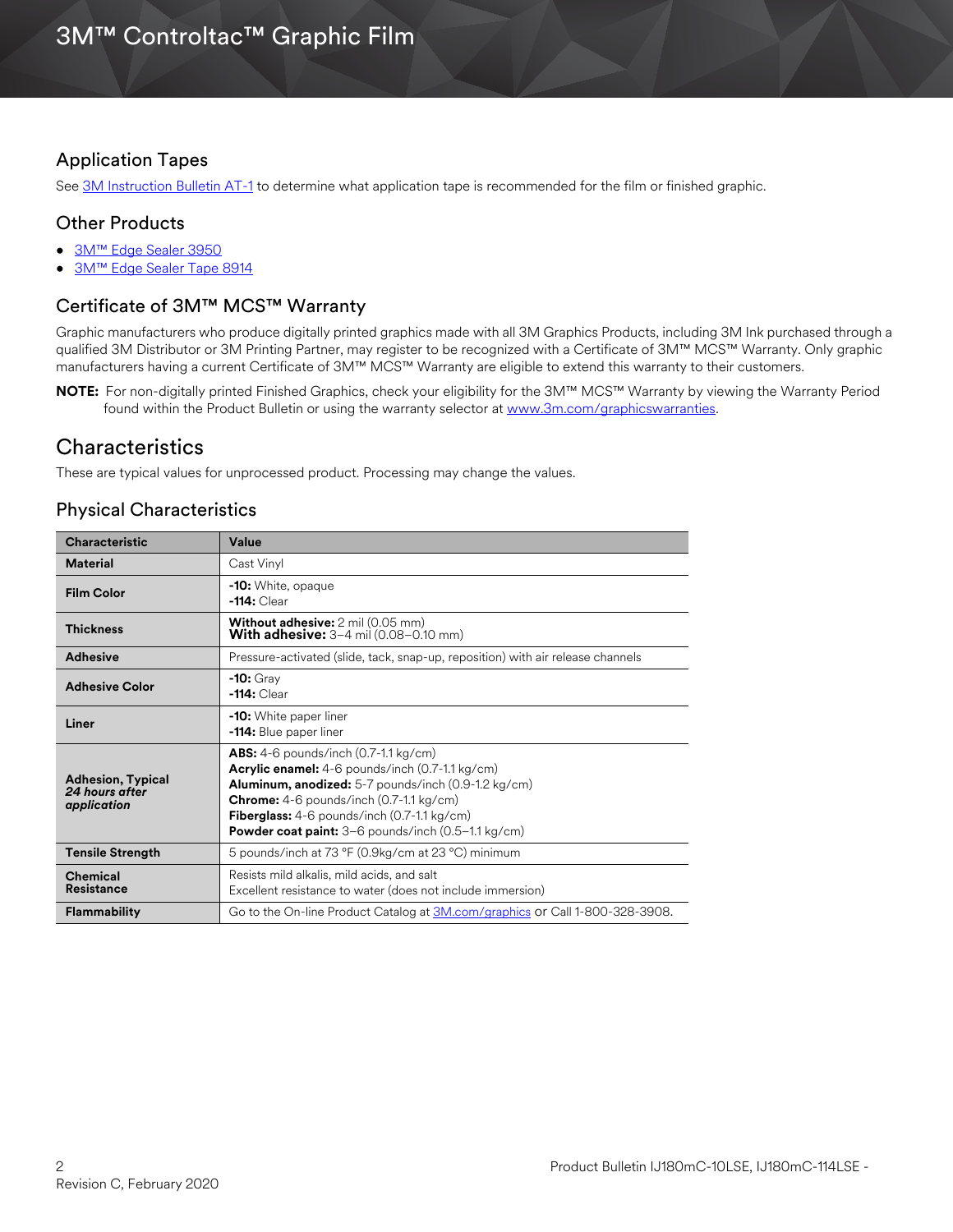## Application Characteristics

| <b>Characteristic</b>                                | Value                                                                                                                            |
|------------------------------------------------------|----------------------------------------------------------------------------------------------------------------------------------|
|                                                      | <b>Surface type:</b> Flat or moderate compound curves, with or without rivets,<br>sand-cast, moderately rough                    |
| <b>Finished Graphic Application</b>                  | Substrate type: Metal, rigid low-surface-energy surfaces such as plastics (polyethylene and polypropylene), powder-coated paints |
| Recommendation                                       | <b>Application Method: Dry</b>                                                                                                   |
|                                                      | Application temperature (air and substrate):                                                                                     |
|                                                      | 60° to 90°F (16° to 32°C) flat, curved or corrugated surfaces with rivets                                                        |
| <b>Temperature Range After</b><br><b>Application</b> | $-40$ to $+225$ °F (-40 to +107 °C)<br>Not for extended periods of time at the extremes                                          |
| <b>Graphic Removal</b>                               | Not removable                                                                                                                    |

## Warranty Information

## Warranty Coverage Overview

The warranty coverage for eligible graphics is based on the user both reading and following all applicable and current 3M Graphics Product and Instruction Bulletins. The warranty period for eligible graphics is as stated in the 3M Graphics Warranties Matrices at the time that the film was purchased. Information found at [3M.com/graphicswarranties](www.3m.com/graphicswarranties) includes:

- [3M Graphics Warranties Bulletin](http://multimedia.3m.com/mws/media/1034875O/3mtm-graphics-warranty-bulletin.pdf?fn=Warranty_Bulletin.pdf)
	- **-** This bulletin contains information on limitations and exceptions, and warranty period reductions for 3M Graphics Warranties. The warranty period may be reduced and stipulations may apply for certain constructions, applications, and graphic exposures as covered in this Bulletin.
- [3M Graphics Warranties Selector](http://solutions.3m.com/wps/portal/3M/en_US/Graphics/3Mgraphics/ToolsAndSupport/Warranties/?PC_Z7_RJH9U5230GE3E02LECFTDQ02P3000000_assetType=MMM_Article&PC_Z7_RJH9U5230GE3E02LECFTDQ02P3000000_assetId=1114269959113&PC_Z7_RJH9U5230GE3E02LECFTDQ02P3000000_univid=1114269959113#Z7_RJH9U5230GE3E02LECFTDQ02P3)
- **-** Use this selector to search for your vertical warranty period by product type, ink type, film name, and/or ink/printer platform.
- [U.S. Desert Southwest Region Map](http://multimedia.3m.com/mws/media/307873O/desert-southwest-region-defined.pdf?fn=Map_DSW.pdf)
	- **-** Use this map of hot, arid desert areas to determine if you are subject to reduced warranted durabilities.

The warranties set forth in this Bulletin are made in lieu of all other express or implied warranties, including any implied warranty of merchantability, fitness for a particular purpose, or arising out of a course of dealing, custom, or usage of trade.

## 3M Basic Product Warranty

3M Graphics Products are warranted to be free of defects in materials and manufacture at the time of shipment and to meet the specifications stated in its applicable 3M Graphics Product Bulletin and as further set forth in the [3M Graphics Warranties Bulletin.](http://multimedia.3m.com/mws/media/1034875O/3mtm-graphics-warranty-bulletin.pdf?fn=Warranty%20Bulletin.pdf)

## Limited Remedy

The limited remedy applicable to each warranty is addressed in the 3M Graphics Warranties Bulletin found at [3M.com/graphicswarranties.](www.3m.com/graphicswarranties)

#### Limitation of Liability

Except where prohibited by law, 3M SHALL NOT UNDER ANY CIRCUMSTANCES BE LIABLE TO PURCHASER OR USER FOR ANY DIRECT (EXCEPT FOR THE LIMITED REMEDY PROVIDED IN THE 3M GRAPHICS WARRANTIES BULLETIN), INDIRECT, SPECIAL, INCIDENTAL, OR CONSEQUENTIAL DAMAGES (INCLUDING, BUT NOT LIMITED TO, LABOR, NON-3M MATERIAL CHARGES, LOSS OF PROFITS, REVENUE, BUSINESS, OPPORTUNITY, OR GOODWILL) RESULTING FROM OR IN ANY WAY RELATED TO 3M'S GRAPHICS PRODUCTS, SERVICES, or THIS BULLETIN. This limitation of liability applies regardless of the legal or equitable theory under which such losses or damages are sought.

## Warranty Period Matrices

See the 3M Graphics Warranties Matrices at [3M.com/graphicswarranties](www.3m.com/graphicswarranties), for vertical warranty period information specific to your film.

#### Additional Limitations

See the 3M Graphics Warranties Bulletin at [3MGraphics.com/warranties](http://solutions.3m.com/wps/portal/3M/en_US/Graphics/3Mgraphics/ToolsandSupport/Warranties/?WT.mc_id=www.3mgraphics.com/warranties), for terms, additional limitations of your warranty, if any, and limitations of liability.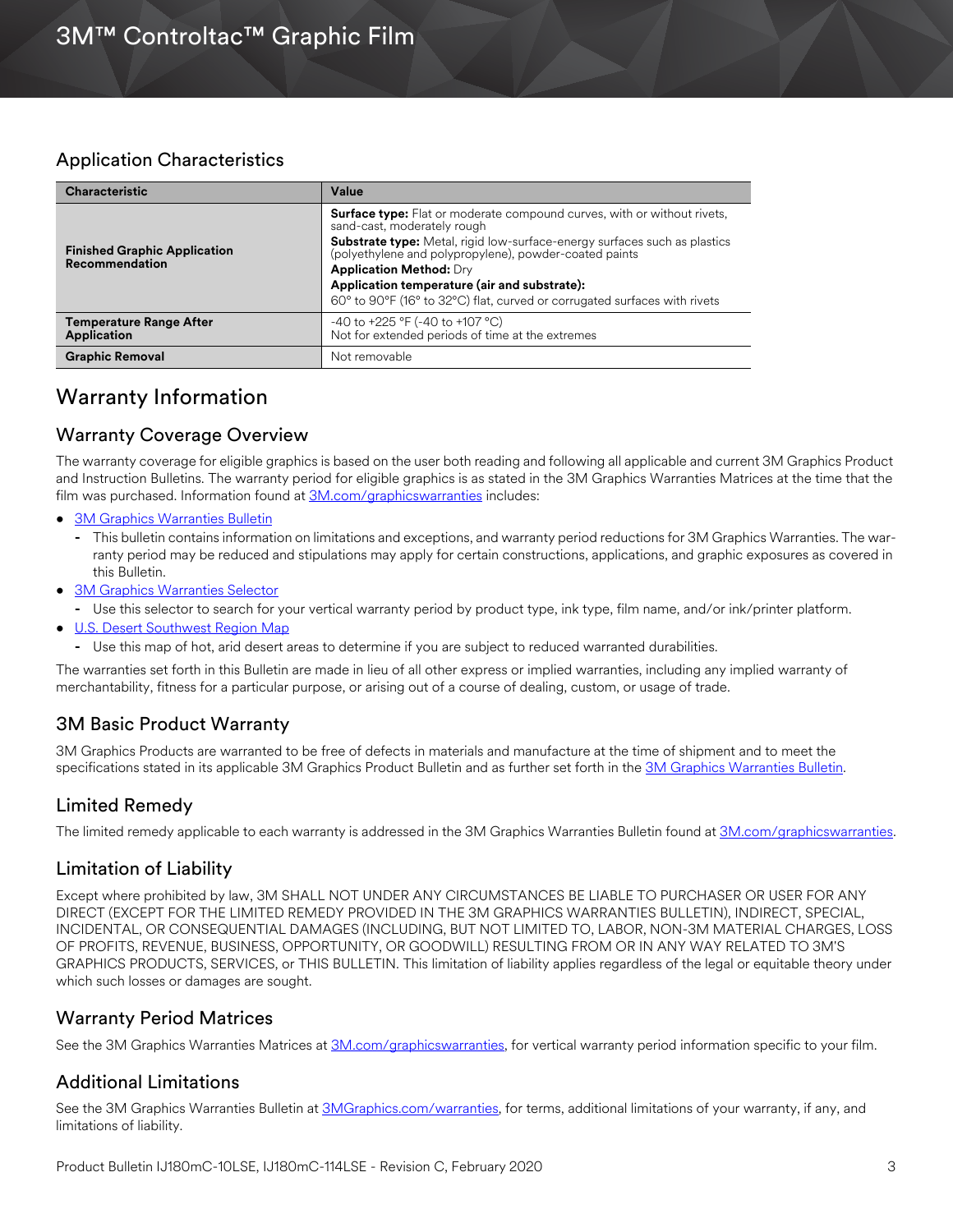## Factors that Affect Graphic Performance Life

The actual performance life of a graphic is affected by:

- the combinations of graphics materials used.
- complete ink drying or curing.
- selection, condition and preparation of the substrate.
- surface texture.
- application methods.
- angle and direction of sun exposure.
- environmental conditions.
- cleaning or maintenance methods.

# Graphics Manufacturing



Before using any equipment, always read the manufacturer's instructions for safe operation.

#### Inkjet Printing

Always read and follow the ink manufacturer's written instructions on usage.

#### Total Ink Coverage

The maximum recommended total ink coverage for this film is:

- **270%** when printed with all approved 3M solvent inkjet inks.
- **280%** when printed with all approved 3M UV inkjet inks.
- **280%** when printed with all approved 3M latex inkjet inks.

Do not exceed the recommended total ink coverage for the ink series used on this product. Having too high a total physical ink amount on the product results in media characteristic changes, incomplete drying, overlaminate lifting, and/or poor graphic performance. For additional details about total ink coverage, refer to the 3M Product and Instruction Bulletin for 3M inks or the [3M Performance Guarantee Matrix](www.3mgraphics.com/warranties) for OEM inks.

#### Completely Dry Graphics

#### i **IMPORTANT NOTE**

Incomplete drying or curing can result in graphic failure including curling, increased shrinkage and adhesion failure, which are not covered under any 3M Graphic Warranty.

See the specific ink's 3M Product and Instruction Bulletin for more details.

#### **Cutting**

See [3M Instruction Bulletin 4.1](http://multimedia.3m.com/mws/media/12586O/4-1-scoring-and-cutting.pdf) for Sheeting, Scoring and Film Cutting details.

## Graphic Protection

Graphic protection may improve the appearance, performance and durability of the graphic. Click on the graphic protection options listed in Product Bulletin or see the [3M Graphics Market Product Catalog](http://multimedia.3m.com/mws/media/443279O/inkjet-catalog-lowres.pdf), for more information.

#### i **IMPORTANT NOTE**

During installation, scratches may occur on films without graphic protection.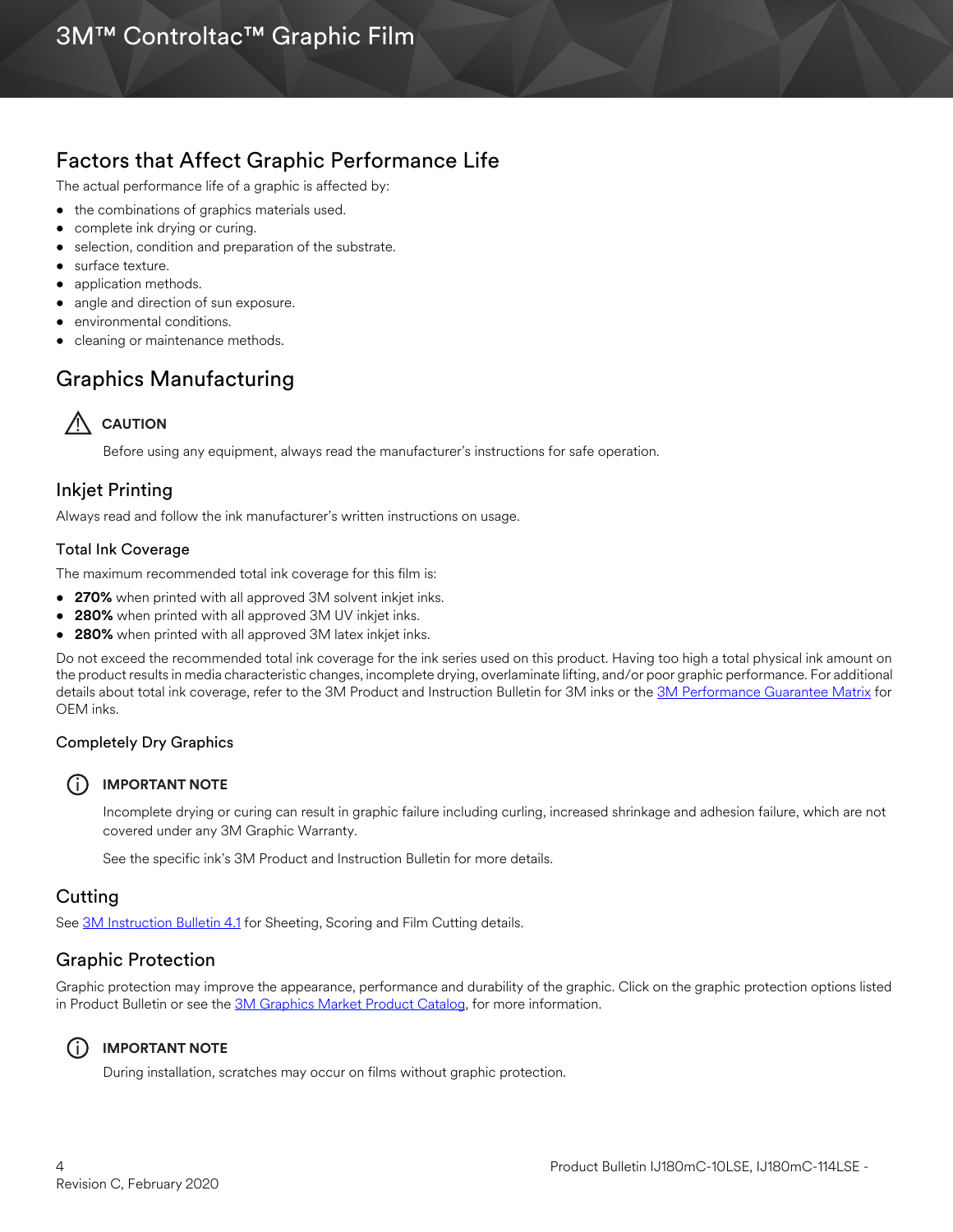## Application Tapes

There are two types of application tapes. See [3M Instruction Bulletin AT-1](http://multimedia.3m.com/mws/media/1032943O/instruction-bulletin-at-1-application-tables.pdf) to determine what application tape is recommended for the film or finished graphic.

#### Premasking Tape

Increases stiffness during application while preventing stretching and damage. Use when little or no liner is exposed. See [3M Instruction](http://multimedia.3m.com/mws/media/12587O/4-3-application-tapes-premasking-and-prespacing.pdf)  [Bulletin 4.3](http://multimedia.3m.com/mws/media/12587O/4-3-application-tapes-premasking-and-prespacing.pdf) for complete details.

#### Prespacing Tape

Holds cut and weeded letters or graphics in place during application and after removing the film liner, while preventing stretching and damage. Use when large amounts of liner are exposed. See [3M Instruction Bulletin 4.3](http://multimedia.3m.com/mws/media/12587O/4-3-application-tapes-premasking-and-prespacing.pdf) for complete details.

## Application and Installation

In addition to other 3M Bulletins specified in this document, the following Bulletins provide details that you may need to successfully apply a graphic.

- [3M Instruction Bulletin 2.1](http://multimedia.3m.com/mws/media/12591O/2-1-design-of-graphics.pdf) Design of graphics.
- [3M Instruction Bulletin 4.22](http://multimedia.3m.com/mws/media/12768O/4-22-lamination-cold-roll.pdf) Lamination Basics for Inkjet Printed Graphics.
- [3M Instruction Bulletin 5.36](http://multimedia.3m.com/mws/media/100373O/5-36-application-techniques-for-automobiles-vans-and-buses.pdf) Application Techniques for Automobiles, Vans and Buses. Complete the 3M Pre-Installation Inspection Record found in this Instruction Bulletin prior to manufacturing or applying a graphic to an automobile, van, or bus.
- [3M Instruction Bulletin 5.4](http://multimedia.3m.com/mws/media/12597O/5-4-application-of-film-to-vehicles-special-applications.pdf) Application, Fleet Trucks.
- [3M Instruction Bulletin 5.42](http://multimedia.3m.com/mws/media/503711O/application-special-considerations-for-watercraft.pdf) Application, Special Considerations for Watercraft. Complete the 3M Pre-Installation Inspection Record found in this Instruction Bulletin prior to manufacturing or applying a graphic to a watercraft.
- [3M Instruction Bulletin 5.5](https://multimedia.3m.com/mws/media/9620O/5-5-application-dry-method.pdf) Application, General Procedures for Interior and Exterior Dry Application.
- [3M Product and Instruction Bulletin V-Tools](https://multimedia.3m.com/mws/media/471744O/vehicle-channel-applicator-tools-vcat-2-roller-l-roller-s.pdf) 3M™ Vehicle Channel Applicator Tools.

## (i) **IMPORTANT NOTE**

UV inkjet inks may crack if too much heat is used during graphic application to complex curves and deep contours as well as around rivets. When using heat during application, make sure the film surface temperature does not exceed 212° F (100° C). For best results, **always do a test application** of a printed graphic to determine how much heat can be used without damaging the image.

#### Pressure-activated Adhesive

The pressure activated adhesive on this film offers:

- Smooth sliding into position on a substrate;
- Fast finger tacking to check position; and
- Easy snap-up and repositioning when you need it.

#### The **snap-up and reposition feature is lost:**

- When firm pressure with a squeegee or other application tool is applied.
- At application temperatures above 100 $\degree$  F (38 $\degree$  C) even if only light finger pressure was used for tacking.
- If any part of the film is removed from the original liner and reapplied to the same or another liner.
- Solvent from inkjet ink has not completely dried or cured, which affects both slideability and snap-up.

#### Working with Non-Visible Air Release Channels

Air release channels are a characteristic of films with Comply™ adhesive that allow trapped air to exit through the edges of the graphic.

- The channels will be damaged and effective air removal affected if you remove and attempt to change liners or reapply the same liner.
- For the best results, always work from the center out to the edges of the graphic to allow trapped air to exit through the air release channels. If the channels are closed off by firm pressure and air is trapped, use an air release tool to aid in removing air bubbles. See 3M [Instruction Bulletin 5.4](http://multimedia.3m.com/mws/media/12597O/5-4-application-of-film-to-vehicles-special-applications.pdf) for details.